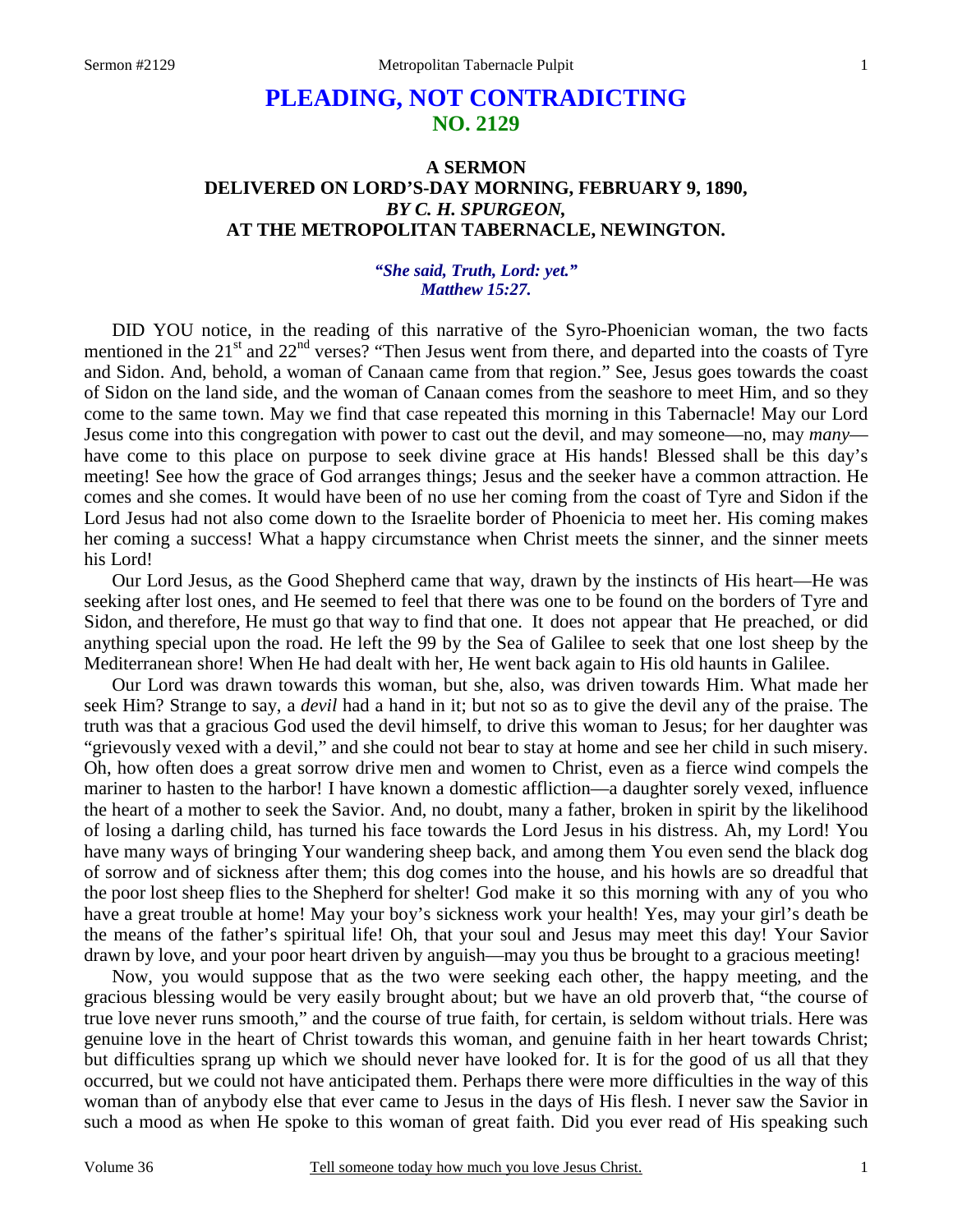rough words? Did such a hard sentence at any other time, ever fall from His lips as, "It is not meet to take the children's bread, and to cast it to dogs"? Ah, He knew her well, and He knew that she could stand the trial, and would be greatly benefited by it; and that He would be glorified by her faith throughout all future ages! Therefore with good reason He put her through the athletic exercises which train a vigorous faith. Doubtless, for our sakes, He drew her through a test to which He would never have exposed her had she been a weakling unable to sustain it. She was trained and developed by His rebuffs. While His wisdom tried her, His grace sustained her!

 Now, see how He began. The Savior came to the town, wherever it was—but He was not there in public. On the contrary, He sought seclusion. Mark tells us, in his seventh chapter, at the  $24<sup>th</sup>$  verse, "From there He arose and went into the borders of Tyre and Sidon, and entered into a house, and would have no man know it: but He could not be hid. For a certain woman, whose young daughter had an unclean spirit, heard of Him, and came and fell at His feet."

Why is He hiding from her? He does not usually avoid the quest of the seeking soul. "Where is He?" she asks His disciples. They give her no information—they had their Master's orders to let Him remain in hiding. He sought quiet, and needed it, and so they discreetly held their tongues. Yet she found Him, and fell at His feet. Half a hint was dropped—she took up the trail and followed it until she discovered the house; and sought the Lord in His abode. Here was the beginning of her trial—the Savior was in hiding. "But He could not be hid" from her eager search. She was all eyes and ears for Him, and nothing can be hid from an anxious mother eager to bless her child! Disturbed by her, the Blessed One comes into the street, and His disciples surround Him. She determines to be heard over their heads, and therefore she begins to cry aloud, "Have mercy upon me, O Lord, You son of David." As He walks along, she still cries out with mighty cries and pleadings till the streets ring with her voice; and He who "would have no man know it" is proclaimed in the market place! Peter does not like it; he prefers quiet worship. John feels a great deal disturbed by the noise—he lost a sentence just now, a very precious sentence which the Lord was uttering. The woman's noise was very distracting to everybody, and so the disciples came to Jesus, and they said, "Send her away, send her away! Do something for her, or tell her to be gone, for she cries after us; we have no peace for her clamor—we cannot hear You speak because of her piteous cries." Meanwhile she, perceiving them speaking to Jesus, comes nearer, breaks into the inner circle, falls down before Him, worships Him, and utters this plaintive prayer—"Lord, help me." There is more power in worship than in noise! She has taken a step in advance. Our Lord has not yet answered her a single word; He has heard what she said, no doubt, but He has not answered a word to her as yet. All that He has done is to say to His disciples, "I am not sent but unto the lost sheep of the house of Israel." That has not prevented her nearer approach, or stopped her prayer, for now she pleads, "Lord, help me."

 At length the Blessed One speaks to her. Greatly to our surprise, it is a chill rebuff. What a cold word it is! How cutting! I dare not say how cruel—yet it seemed so. "It is not meet to take the children's bread, and to cast it to dogs." Now what will the woman do? She is near the Savior; she has an audience with Him, such as it is. She is on her knees before Him, and He appears to repulse her! How will she act now? Here is the point about which I am going to speak; she will not be repulsed, she perseveres, she advances nearer—she actually turns the rebuff into a plea! She has come for a blessing, and a blessing she believes that she shall have! And she means to plead for it till she wins it! So she deals with the Savior after a very heroic manner, and in the wisest possible style—from which I want every seeker to learn a lesson at this time, that he, like she, may win with Christ, and hear the Master say to him this morning, "Great is your faith; be it unto you even as you will."

 Three pieces of advice I gather from this woman's example. First, *agree with the Lord whatever He say*s. Say, "Truth, Lord; truth, Lord." Say, "Yes," to all His words. Secondly, plead with the Lord— "Truth, Lord; yet." "Yet." Think of another truth of God, and mention it to Him as a plea. Say, "Lord, I must maintain my hold. I must plead with You yet." And thirdly, *in any case have faith in the Lord, whatever He says*. However He tries you, still believe in Him with unstaggering faith, and know for sure that He deserves your utmost confidence in His love and power.

2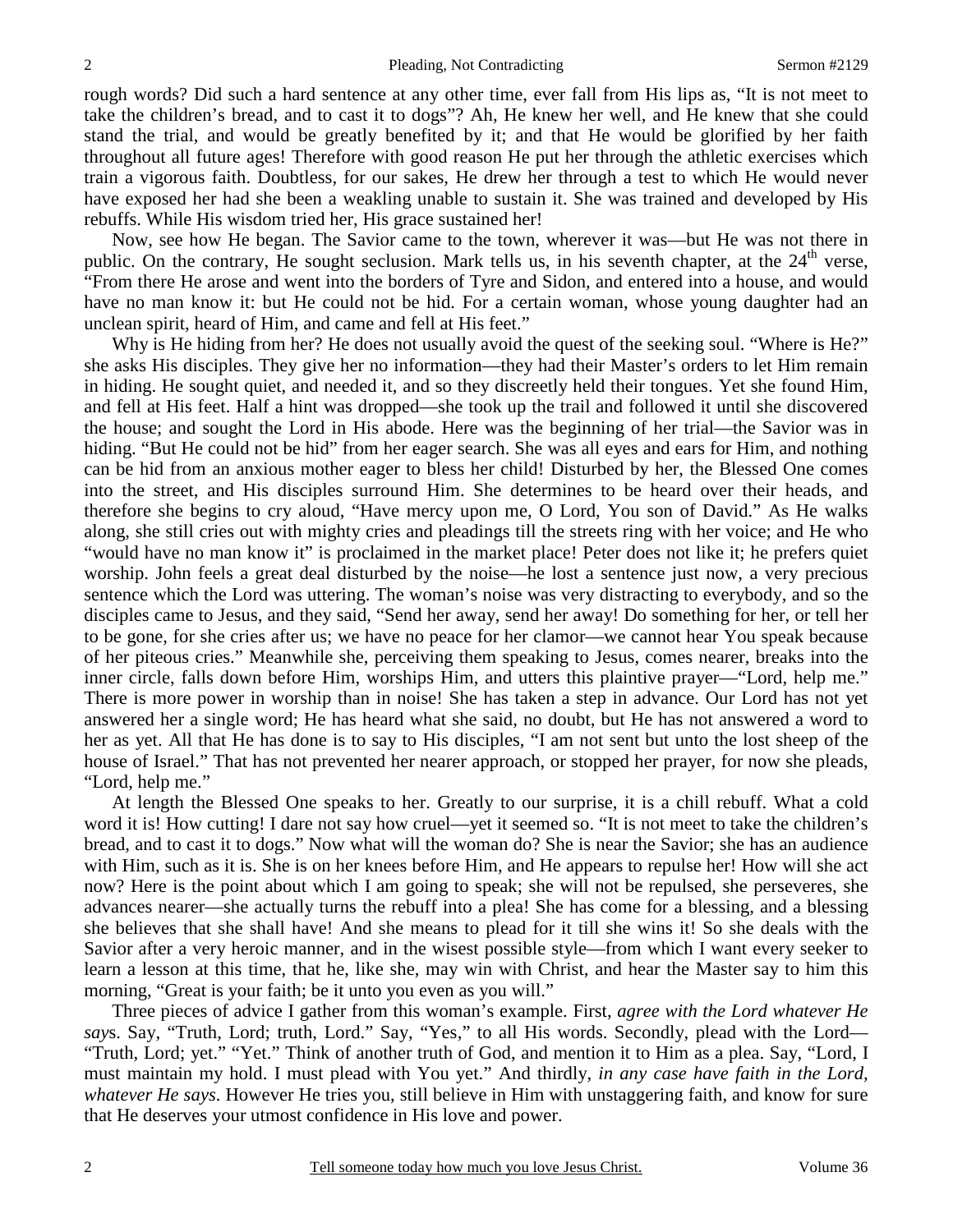3

**I.** My first advice to every heart here seeking the Savior is this, AGREE WITH THE LORD. In the Revised Version we read that she said, "Yes, Lord." Whatever Jesus said, she did not contradict Him in the least. I like the old translation, "Truth, Lord," for it is very expressive. She did not say, "It is hard, or unkind," but, "It is true. It is true that it is not meet to take the children's bread, and to cast it to dogs. It is true that compared with Israel I am a dog—for me to gain this blessing would be like a dog's feeding on the children's bread. Truth, Lord. Truth, Lord." Now, dear friends, if you are dealing with the Lord for life and death, *never contradict His Word*. You will never come unto perfect peace if you are in a contradicting humor, for that is a proud and unacceptable condition of mind. He that reads his Bible to find fault with it will soon discover that the Bible finds fault with him. It may be said of the Book of God as of its Author—"If you walk contrary to Me, I will walk contrary to you." Of this Book I may truly say, "With the obstinate You will show Yourself obstinate."

 Remember, dear friends, that *if the Lord reminds you of your unworthiness, and your unfitness, He only tells you what is true,* and it will be your wisdom to say, "Truth, Lord." Scripture describes you as having a depraved nature—say, "Truth, Lord." It describes you as going astray like a lost sheep, and the charge is true; it describes you as having a deceitful heart, and just such a heart you have. Therefore say, "Truth, Lord." It represents you as, "without strength," and, "without hope." Let your answer be, "Truth, Lord." The Bible never gives unrenewed human nature a good word, nor does it deserve it. It exposes our corruptions, and lays bare our falseness, pride, and unbelief. Quibble not at the faithfulness of the Word of God; take the lowest place, and admit you are a *sinner*—lost, ruined and undone. If the Scripture should seem to degrade you, do not take offense, but feel that it deals honestly with you; never let proud nature contradict the Lord, for this is to increase your sin. This woman took the very lowest possible place. She not only admitted that she was like one of the little dogs, but she put herself under the table, and under the children's table, rather than under the master's table. She said, "The dogs eat of the crumbs which fall from their masters' table." Most of you have supposed that she referred to the crumbs that fell from the table of the master of the house himself. If you will kindly look at the passage, you will see that it is not so. "Their masters'" refers to *several* masters; the word is *plural,* and refers to the *children* who were the little masters of the little dogs. Thus she humbled herself to be not only as a dog to the Lord, but as a dog to the house of Israel—to the Jews.

 This was going very far, indeed, for a woman of proud Sidonian blood, to admit that the house of Israel were to her as masters; that these disciples who had said just now, "Send her away," stood in the same relation to her as the children of the family stand in towards the little dogs under the table! Great faith is always sister to great *humility;* it does not matter how low Christ puts her, she *sits there*. "Truth, Lord." I earnestly recommend every hearer of mine to consent unto the Lord's verdict, and never to raise an argument against the sinner's Friend. When your heart is heavy; when you have a sense of being the greatest of sinners, I pray you remember that you are a *greater* sinner than you *think* yourself to be! Though conscience has rated you very low, you may go lower, still, and yet be in your right place, for, to tell the truth, you are as bad as bad can be; you are worse than your darkest thoughts have ever painted you; you are a wretch most undeserving and hell-deserving! And apart from sovereign grace your case is hopeless. If you were now in hell, you would have no cause to complain against the justice of God, for you deserve to be there. I would to God that every hearer here who has not yet found mercy would consent to the severest declarations of God's Word; for they are all true and true to him in particular. Oh, that you would say, "Yes, Lord—I have not a syllable to say in self-defense"!

 And, next, *if it should appear to your humbled heart to be a very strange thing for you to think of being saved, do not fight against that belief*. If a sense of divine justice should suggest to you: "What? You saved? Then you will be the greatest wonder on earth! What? You saved? Surely God will have gone beyond all former mercy in pardoning such a one as you are! In your case He would have taken the children's bread and cast it to a dog! You are so unworthy, and so insignificant and useless, that even if you are saved, you will be good for nothing in holy service." How can you expect the blessing? Do not attempt to argue to the contrary. Seek not to magnify yourself, but cry, "Lord, I agree with Your valuation of me. I freely admit that if I am forgiven; if I am made a child of God, and if I enter heaven, I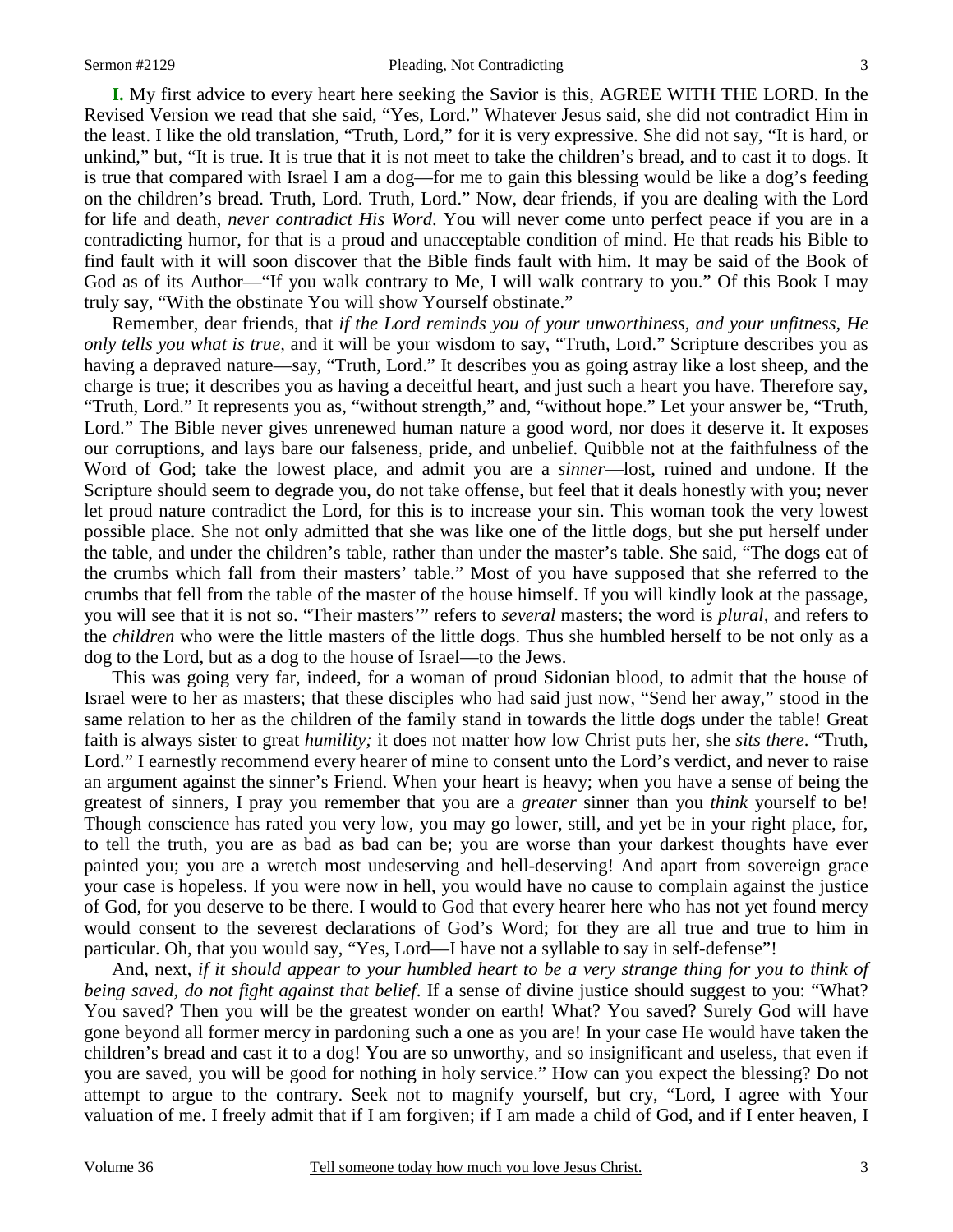shall be the greatest marvel of immeasurable love and boundless grace that ever lived on earth or in heaven."

 We should be the more ready to give our assent and consent to every syllable of the divine word since *Jesus knows better than we know ourselves*. The Word of God knows more about us than we can ever discover about ourselves; we are partial to ourselves, and hence we are half blind; our judgment always fails to hold the balance evenly when our own case is in the weighing. What man is there who is not on good terms with himself? Your faults, of course, are always excusable; and if you do a little good, why, it deserves to be talked of, and to be estimated at the rate of diamonds of the first water! Each one of us is a very superior person—so our proud heart tells us. Our Lord Jesus does not flatter us; He lets us see our case as it is; His searching eyes perceive the naked truth of things, and as "the faithful and true Witness" He deals with us after the rule of uprightness. O seeking soul, Jesus loves you too well to flatter you! Therefore I pray you, have such confidence in Him that however much He, by His Word and Spirit may rebuke, reprove, and even condemn you, you may without hesitation reply, "Truth, Lord! Truth, Lord!"

*Nothing can be gained by arguing with the Savior*. A beggar stands at your door and asks for charity. He goes the wrong way to work if he begins a discussion with you, and contradicts your statements. If beggars must not be choosers, certainly they must not be controversialists! If a beggar will dispute, let him dispute—but let him give up begging! If he cavils as to how he shall receive your gift, or how or what you shall give him, he is likely to be sent about his business. A critical sinner disputing with his Savior is a fool in capital letters! As for me, my mind is made up that I will quarrel with *anybody* sooner than with my Savior; and especially I will contend with myself, and pick a desperate quarrel with my own pride, rather than have a shade of difference with my Lord! To contend with one's Benefactor is folly, indeed! For the justly condemned to quibble with the Lawgiver in whom is vested the prerogative of pardon would be folly! Instead of that, with heart and soul I cry, "Lord, whatever I find in Your Word. Whatever I read in Holy Scripture which is the revelation of Your mind, I do believe it! I will believe it! I must believe it! And I, therefore, say, 'Truth, Lord!' It is all true, though it condemns me forever."

 Now, mark this—if you find your heart agreeing with what Jesus says, even when He answers you roughly, you may depend upon it, *this is a work of divine grace—*for human nature is very upstart, and stands very much upon its silly dignity; and therefore it contradicts the Lord when He deals truthfully with it, and humbles it. Human nature, if you want to see it in its true condition, is that naked thing over yonder which so proudly aims at covering itself with a dress of its own devising. See, it sews fig leaves together to make itself an apron! What a destitute object! With its withered leaves about it, it seems worse than naked! Yet this wretched human nature proudly rebels against salvation by Christ! It will not hear of imputed righteousness—its own righteousness is far dearer. Woe be to the crown of pride which rivals the Lord Christ! If, my hearer, you are of another mind, and are willing to call yourself a sinner lost, ruined and condemned—it is well with you! If you are of this mind—that whatever humbling truth the Spirit of God may teach you in the Word, or teach by the conviction of your conscience, you will at once agree with and confess, "It is even so"—then the Spirit of God has brought you to this humble, and truthful, and obedient condition, and things are going hopefully with you!

 The Lord Jesus has not come to save you proud and arrogant ones who sit on your thrones, and look down contemptuously on others. Sit there as long as you can! Sit there until your thrones, and yourselves dissolve into perdition—there is no hope for you! But you who lie upon the dunghill; you who feel as worthless as the broken potsherds around you; you who mourn that you cannot rise from that dunghill without divine help—*you* are the men and women whom He will lift from your mean estate, and set you among princes, even the princes of His people! See the spokes of yonder wheel! They that are highest shall be lowest—they that are lowest shall be raised on high! This is how the Lord turns things upside down—"He has put down the mighty from their seats, and exalted them of low degree; He has filled the hungry with good things, and the rich He has sent empty away." If you find it in your heart to say, "Truth, Lord," to all that the Holy Spirit teaches, then surely that same Spirit is at work upon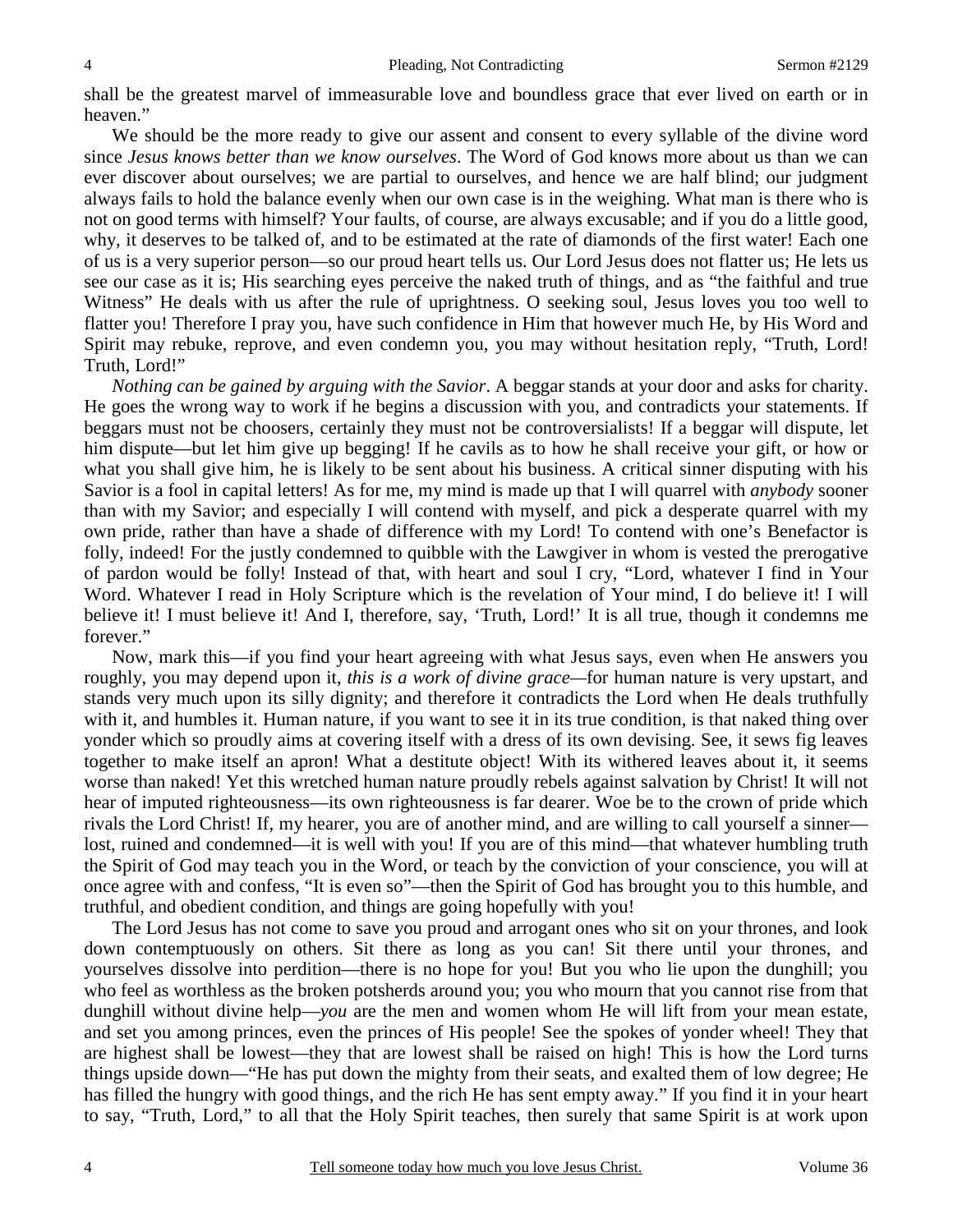your soul, leading you to look to Jesus, and causing you to give your heart's consent to the way of salvation through the merit of the Redeemer's blood.

**II.** And now my second point is this—although you must not argue with Christ, you may PLEAD WITH HIM. "Truth, Lord," she says. But she adds, "yet."

 Here, then, is my first lesson—*set one truth over against another*. Do not contradict a frowning truth of God, but bring up a smiling one to meet it! Remember how the Jews were saved out of the hands of their enemies in the days of Haman and Mordecai? The king issued a decree that on a certain day the people might rise up against the Jews, and slay them, and take their possessions as a spoil. Now, according to the laws of the Medes and Persians, this could not be altered—the decree must stand. What then? How was it to be overturned? Why, by meeting that ordinance by another! Another decree is issued that although the people might rise against the Jews, yet the Jews might defend themselves! And if anybody dared to hurt them, the Jew might slay *them* and take *their* property! One decree thus counteracted another. How often we may use the holy art of looking from one doctrine to another! If a truth of God looks black upon me, I shall not be wise to be always dwelling upon it, but it will be my wisdom to examine the whole range of the truth of God, and see if there is not some other doctrine which will give me hope. David practiced this when he said of himself, "So foolish was I, and ignorant: I was as a beast before You." And then he most confidently added, "Nevertheless I am continually with You: You have held me by my right hand." He does not contradict himself—and yet the second utterance removes all the bitterness which the first sentence left upon the palate. The two sentences together set forth the supreme grace of God who enabled a poor beast-like being to commune with Himself. I beg you to learn this holy art of setting one truth side by side with another, that thus you may have a fair view of the whole situation, and may not despair.

 For instance, I meet with men who say, "O sir, sin is an awful thing! It condemns me! I feel I can never answer the Lord for my iniquities, nor stand in His holy presence." This is assuredly true; but remember another truth of God: "The Lord has laid on Him the iniquity of us all." "He was made sin for us, who knew no sin." "There is therefore now no condemnation to them which are in Christ Jesus." Set the truth of the sin-bearing of our Lord over against the guilt and curse of sin due to yourself apart from your great Substitute.

 "The Lord has an elect people," cries one, "and this discourages me." Why should it? Do not contradict that truth of God—believe it as you read it in God's Word; but hear how Jesus puts it: "I thank You, O Father, Lord of heaven and earth, because You have hid these things from the wise and prudent, and have revealed them unto babes." To you who are weak, simple, and trustful as babes, the doctrine is full of comfort! If the Lord will save a number that no man can number, why should He not save you? It is true it is written, "All that the Father gives Me shall come to Me"; but it is also written, "And him that comes to Me I will in no wise cast out." Let the second half of the saying be accepted as well as the first half!

 Some are stumbled by the sovereignty of God. He will have mercy on whom He will have mercy. He may justly ask, "Shall I not do as I will with My own?" Beloved, do not dispute the rights of the eternal God! It is the Lord; let Him do as seems good to Him. Do not quarrel with the King; but come humbly to Him, and plead—"O Lord, You alone have the right to pardon, but Your Word declares that if we confess our sins, You are faithful and just to forgive us our sins; and You have said that whoever believes in the Lord Jesus Christ shall be saved." This pleading will prevail! Kick not at the truth of God lest you dash your naked foot against iron pricks. Yet, dwell not on one truth till it distracts you, but look at others till they cheer you! Submit to *all* the truth of God, but plead on your own behalf that which seems to you to look favorably upon *you*. When you read, "You must be born-again," do not be angry! It is true that to be born-again is a work beyond your power—it is the work of the Holy Spirit and this need of a work beyond your reach may well distress you. But that third chapter of John says, "You must be born-again," also says, "God so loved the world that He gave His only-begotten Son, that whoever believes in Him should not perish, but have everlasting life." Thus it is clear that he that believes in Jesus *is* born-again! I pray you, have an eye to all the land of truth and when you seem to be persecuted in one city of truth, go to another—for there is a city of refuge even for you! Besides, there is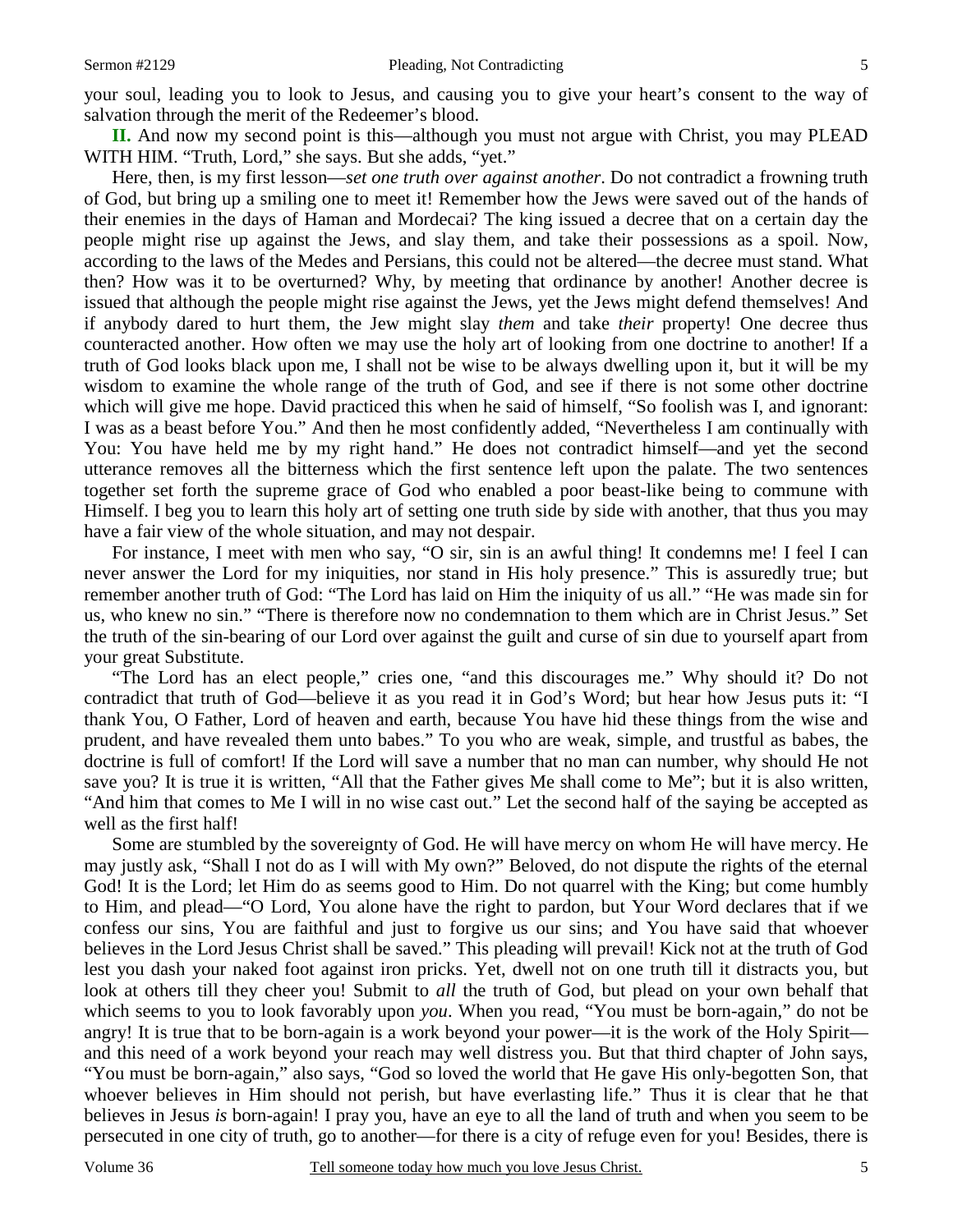a bright side to every truth of God if you have but the wit to spy it out. The same key which locks will also unlock—very much depends on the turn of the key—and still more on the turn of your thoughts.

 This brings me to a second remark: *draw comfort even from a hard truth*. Take this advice in preference to that which I have already given. The Authorized translation here is very good, but I must confess that it is not quite as true to the woman's meaning as the Revised Version. She did not say, "Truth, Lord: *yet,"* as if she were raising an objection, as I have already put it to you. But she said, "Truth, Lord, *for."* I have gone with the old translation because it expresses the way in which our mind too generally looks at things. We fancy that we set one truth over *against* another, whereas all truths of God are *agreed,* and cannot be in conflict. Out of the very truth which looks darkest we may gain consolation! She said, "Yes, Lord; *for* the dogs eat the crumbs which fall from their masters' table." She did not draw comfort from another truth which seemed to neutralize the first; but, as the bee sucks honey from the nettle, so did she gather encouragement from the severe Word of the Lord—"It is not meet to take the children's bread, and to cast it to dogs." She said, "That is true, Lord, for even the dogs eat the crumbs that fall from their masters' table." She had not to turn what Christ said upside down—she took it as it stood, and spied out comfort in it. Earnestly would I urge you to learn the art of deriving comfort from every statement of God's Word; not necessarily bringing up a second doctrine, but believing that even the present truth which bears a threatening aspect is yet your friend.

 Do I hear you say, "How can I have hope? For salvation is of the Lord." Why, that is the very reason why you should be filled with hope, and seek salvation of the Lord alone! If it were of yourself, you might despair; but as it is of the Lord, you may have hope.

 Do you groan out, "Alas, I can do nothing"? What of that? The Lord can do everything! Since salvation is of the Lord alone, ask Him to be its Alpha and Omega to you. Do you groan, "I know I must repent, but I am so unfeeling that I cannot reach the right measure of tenderness"? This is true, and therefore the Lord Jesus is exalted on high to give repentance! You will no more repent in your own power than you will go to heaven in your own merit; but the Lord will grant you repentance unto life; for this, also, is a fruit of the Spirit!

 Beloved, when I was under a sense of sin, I heard the doctrine of divine sovereignty—"He will have mercy on whom He will have mercy"—but that did not frighten me at all, for I felt more hopeful of divine grace through the sovereign will of God than by any other way! If pardon is not a matter of human deserving, but of divine prerogative, then there is hope for me! Why should not *I* be forgiven as well as others? If the Lord had only three elect ones, and these were chosen according to His own good pleasure, why should I not be one of them? I laid myself at His feet, and gave up every hope but that which flowed from His mercy. Knowing that He would save a number that no man could number, and that He would save every soul that believed in Jesus, I believed and was saved! It was well for me that salvation did not turn upon *merit*, for I had no merit whatever! If it remained with sovereign grace, then I, also, could go through that door; for the Lord might as well save me as any other sinner. And inasmuch as I read, "Him that comes to Me I will in no wise cast out," I came, by His grace, and He did not cast me out! Rightly understood, every truth in God's Word leads to Jesus, and no single Word drives the seeking sinner back. If you are a fine fellow, full of your own righteousness, every gospel truth looks black to you; but if you are a sinner deserving nothing of God but wrath; if in your heart you confess that you deserve condemnation—you are the kind of man that Christ came to save! You are the sort of man that God chose from before the foundation of the world, and you may, without any hesitancy, come and put your trust in Jesus who is the sinner's Savior! Believing in Him you shall receive immediate salvation!

 I will not give you further instances and particulars, for time would fail me. I leave you just there with this advice—it is not yours to raise questions, but submissively to say, "Truth, Lord." Then it is your wisdom to set one truth of God over against another till you have learned the better plan of finding light in the dark truth itself. God help you to fetch honey from the rock, and oil out of the flinty rock by a simple and unquestioning faith in the Lord Jesus Christ.

**III.** Thirdly, in any case, whatever Christ says or does not say, HAVE FAITH IN HIM. Look at this woman's faith, and try to copy it. It grew in its apprehension of Jesus.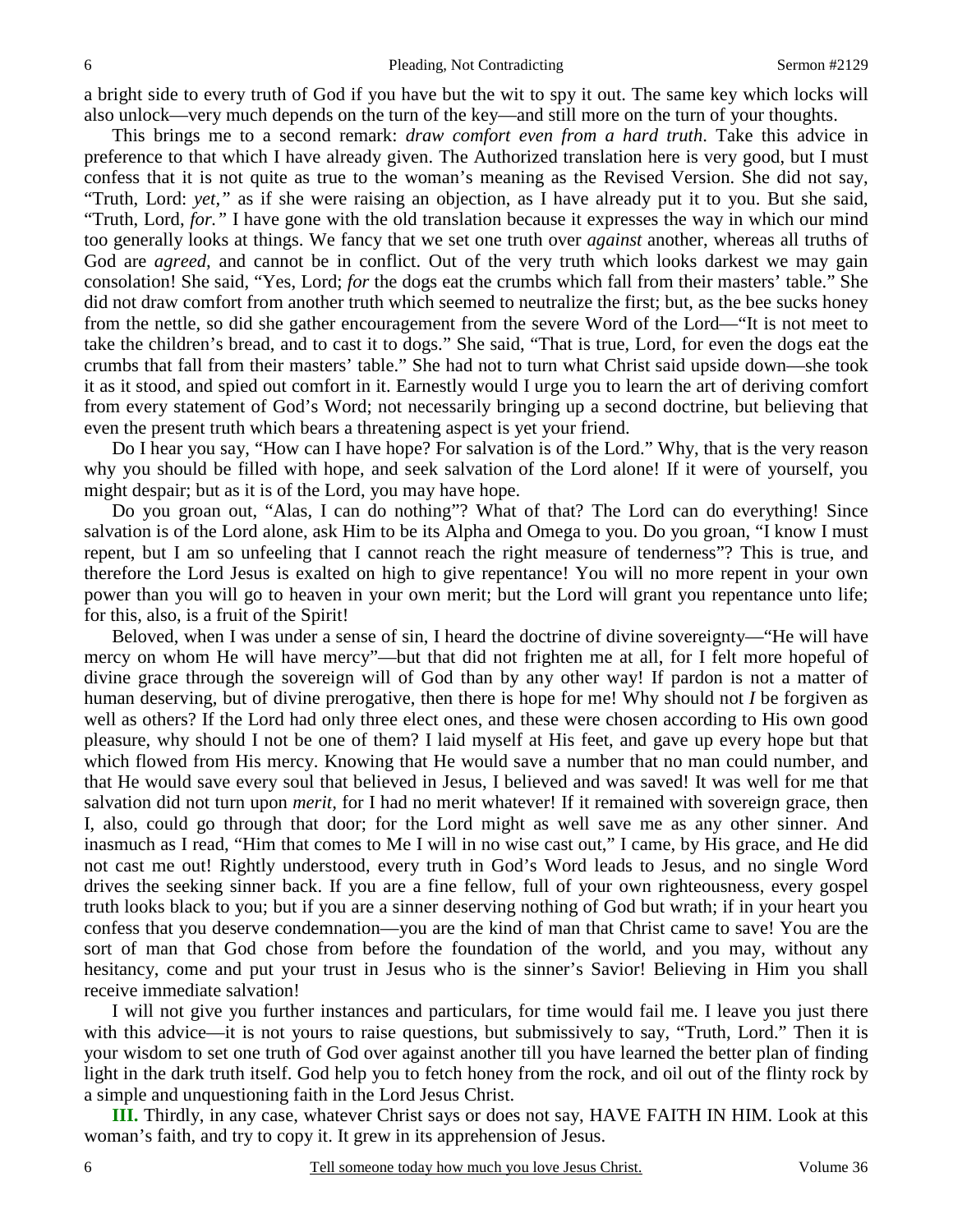First, He is *the Lord of mercy—*she cried, "Have mercy on me." Have faith enough, dear hearer, to believe that you need mercy. Mercy is not for the meritorious—the claim of the meritorious is for *justice*; not for mercy. Only the *guilty* need and seek mercy. Believe that God delights in mercy, delights to give grace where it cannot be deserved, delights to forgive where there is no reason for forgiveness but His own goodness. Believe also that the Lord Jesus Christ whom we preach to you is the incarnation of mercy—His very *existence* is mercy to you, His every word means mercy; His life, His death, His intercession in heaven, all mean mercy, mercy, mercy, nothing but mercy! You need divine mercy, and Jesus is the embodiment of divine mercy—He is the Savior for you! Believe in Him, and the mercy of God is yours.

 This woman also called Him *Son of David* in which she recognized His manhood, and His kingship towards man. Think of Jesus Christ as God over all, blessed forever—He that made the heaven and the earth, and upholds all things by the word of His power. Know that He became man, veiling His Godhead in this poor clay of ours; He hung as a babe upon a woman's breast. He sat as a weary man upon the curb of a well. He died with malefactors on the cross—and all this out of love to man! Can you not trust this Son of David? David was very popular because he went in and out among the people, and proved himself the people's king. Jesus is such. David gathered to him a company of men who were greatly attached to him because when they came to him, they were a broken-down crew; they were in debt and discontented; all the outcasts from Saul's dominions came around David, and he became a captain to them. My Lord Jesus Christ is One chosen out of the people, chosen by God on purpose to be a brother to us, a brother born for adversity, a brother who has come to associate with us despite our meanness and misery. He is the friend of men and women who are ruined by their guilt and sin. "This man receives sinners, and eats with them." Jesus is the willing leader of a people sinful and defiled, whom He raises to justification and holiness, and makes to dwell with Himself in glory forever! Oh, will you not trust such a Savior as this? My Lord did not come into the world to save superior people who think themselves born saints. I say again, you may sit upon thrones till you and your thrones go down to perdition! But Jesus came to save the lost, the ruined, the guilty, the unworthy. Let such come clustering round Him like the bees around the queen bee, for He is ordained on purpose to collect the Lord's chosen ones. As it is written, "Unto Him shall the gathering of the people be."

 This believing woman might have been cheered by another theme. Our Lord said to His disciples, "I am not sent but unto the lost sheep of the house of Israel." "Ah," she thinks, "He is a shepherd for lost sheep. Whatever His flock may be, *He is a shepherd,* and He has a heart of compassion for poor lost sheep—surely He is One to whom *I* may look with confidence." Ah, dear hearer! My Lord Jesus Christ is a shepherd by office and by nature, and if you are a lost sheep this is good tidings for you! There is a holy instinct in Him which makes Him gather the lambs with His arms, and causes Him to search out the lost ones who were scattered in the cloudy and dark day. Trust Him to seek you! Yes, come to Him now, and leave yourselves with Him.

 Further than that, this woman had a faith in Christ that He was like *a great householder*. She seems to say, "Those disciples are children who sit at table, and He feeds them on the bread of His love; He makes for them so great a feast, and He gives to them so much food that if my daughter were healed, it would be a great and blessed thing to me, but to Him it would be no more than if a crumb fell under the table and a dog fed upon it." She does not ask to have a crumb thrown to her, but only to be allowed to pick up a crumb that has fallen from the table. She asks not even for a crumb which the Lord may drop—but for one which the *children* have let fall; they are generally great crumb-makers. I notice in the Greek, that as the word for "dogs" is, "little dogs," so the word rendered, "crumbs," is, "little crumbs" small, inconsequential morsels which fall by accident. Think of this faith! To have the devil cast out of her daughter was the greatest thing she could imagine, and yet she had such a belief in the greatness of the Lord Christ that she thought it would be no more to Him to make her daughter well, than for a great housekeeper to let a poor little dog eat a tiny crumb that had been dropped by a child! Is not that splendid faith? And now, can you exercise such a faith? Can you believe it, you, a condemned, lost sinner—that if God saves you it will be the greatest wonder that ever was, and yet that to Jesus, who made Himself a sacrifice for sin—it will be no more than if this day your dog or your cat should eat a